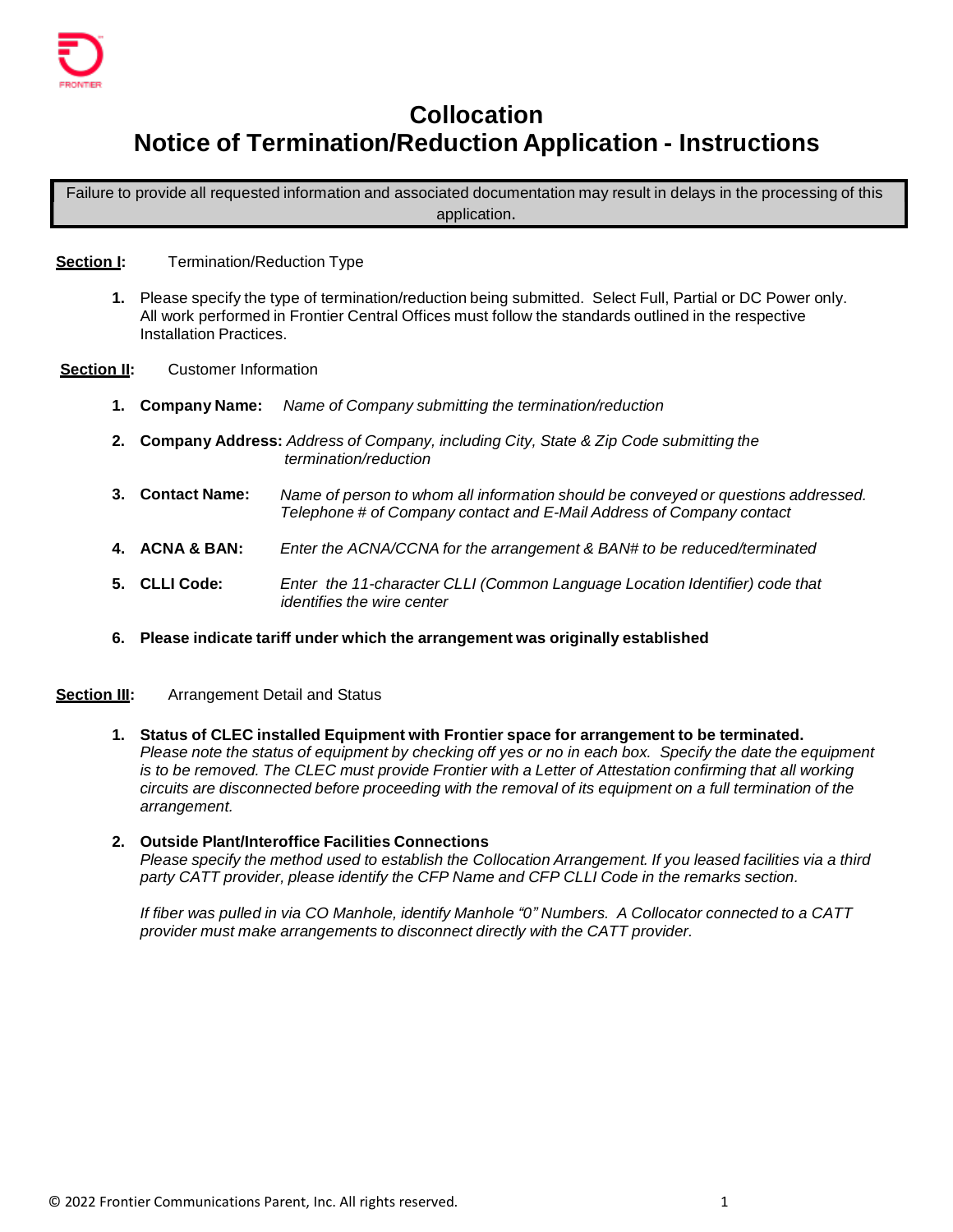

## **Section IV:** Termination/Reduction Details

- **1. Square Footage or Number of Bays/Relay Racks of Collocation Arrangement** For your Collocation Type, specify the current number of square feet or relay racks, the amount to be *returned, and the amount to be retained.*
- **2. Cable Terminations (cables between the demarcation point & Frontier's distributing frame)** *See attachment A for VG 2W/4W, attachment B for DS1/DS3/Fiber and attachment C for Line Sharing. Cabling between CLEC equipment and the POT Bay is to be removed by the CLEC.*
- **3. CATT Connections applicable to CATT arrangements or connectionsto CATT arrangements.** *A CATT provider is responsible to disconnect with all Collocators. A Certification Letter attesting to the completion of disconnects must accompany the Notice of Termination/Reduction Form. Conversely, a Collocator connected to a CATT provider must make arrangements to disconnect directly with the CATT provider.*

# **4. Technical Specifications for Equipment To Be Removed**

Frontier requires a comprehensive list of the equipment and relay racks that are to be removed. In order to *avoid any delays on the project, please ensure all necessary information is provided. When the collocation request is for cageless, CCOE, SCOPE or CATT, identify the equipment with its respective bay.*

*For example, fill in Bay 1 and its associated equipment, then Bay 2, etc. List the equipment and framework (relay racks), plug-ins and spare plug-in cards (Virtual) installed. Include the* Manufacturer/Model, Quantity, and Common Language Equipment Identifier (CLEI).

# **Section V:** DC Power Termination/Reduction

# **\*\*\*\*\* All Power requirementsfor all feeds must be restated within a power reduction request \*\*\*\*\***

1. In this section, all power for all feeds must be restated within a power reduction request for a given *collocation arrangement. Please indicate your requirements for –48V Battery & Ground. Provide the total*  number of "A" feeds and/or the total number of "B" feeds for each type of collocation request. Indicate the *requested drain/loadper feed and the fuse size per feed. Where applicable, include ampacity and cable designation information as well. Those power feeds requiring no reduction or deletion should have a disposition code of NC. All feeds with required changes must be indicated by disposition codes, "R" for Reduction or "T" for Termination of existing feeds.*

*The CLEC is responsible for the engineeredpower consumption of the collocation arrangement and is responsible for taking into consideration any special circumstances in determining drain/load and fuse size of*  each feed. Fused capacity shall not exceed 2.5 times the CLEC specified load per feed, except in NY & CT *where the CLEC can request fused capacity not to exceed 4 times the CLEC specified load per feed.The total drain/loadper feed must be expressed in whole numbers and not fractions. Frontier bills for DC power in accordance with the applicable tariff provision. DC power requirements must be ordered as such. Additionally, the fused capacity must be expressed in industry standard fuse sizes as indicated in the tables below.*

#### **Industry Standard Fuses at BDFB**

| 3U<br>. .<br><b>ATTIP</b><br>эu<br>n<br>т.<br>. .<br>$\sim$ | Ratind<br>. |  |  |  |  |  |  | חל |  |  | $\overline{A}$ | - - | $\sim$ $\sim$<br>. . |  |
|-------------------------------------------------------------|-------------|--|--|--|--|--|--|----|--|--|----------------|-----|----------------------|--|
|-------------------------------------------------------------|-------------|--|--|--|--|--|--|----|--|--|----------------|-----|----------------------|--|

#### **Industry Standard Fuses at Main Power Board**

| 100<br>Amp Rating I | 110 | 125 | 150 | 175 | 200 | 225 | 300 | 400 | 500 |  |
|---------------------|-----|-----|-----|-----|-----|-----|-----|-----|-----|--|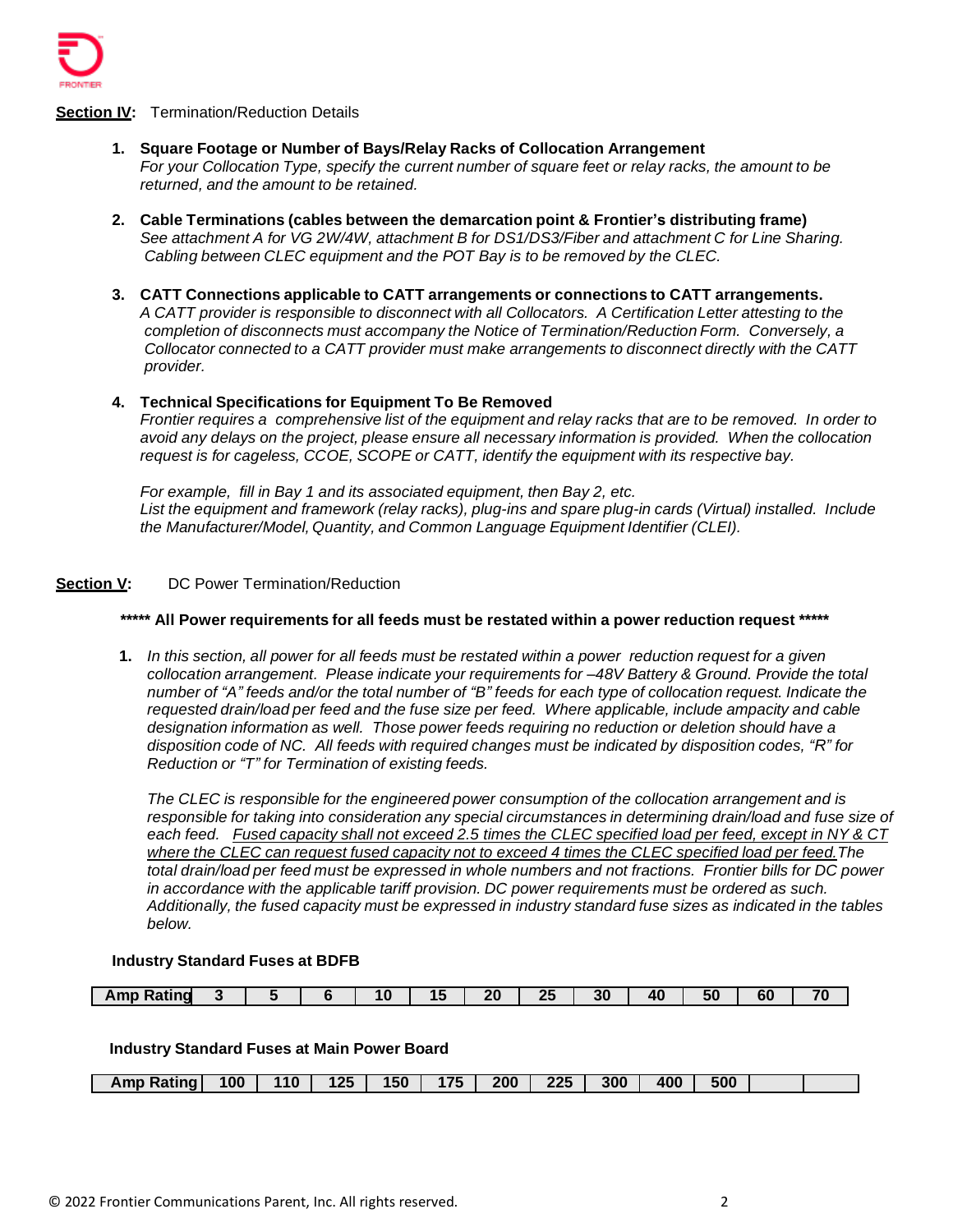

*When ordering multiple power feeds please indicate each feed's requirement separately. Frontier anticipates the customer will properly engineer fuse capacity and consider any special circumstances in determining drain/loadand fuse size of each feed.*

Due to the fact that fuses come in industry standard sizing, fusing at 2.5 times drain/load (4 times drain/load in NY & CT) may not be possible in all cases based on the CLEC specified drain/load. In those situations, the CLEC must determine whether to choose a fuse sizing that is less than 2.5 times drain/load (4 times *drain/load in NY & CT) or increase their load in order to conform to the industry fuse sizes. The manufacturer's equipment specifications should be consulted to determine power requirements.*

A CLEC can order just an "A' feed, and then at a later date submit an augment to place a "B" feed due to a *change in their requirements.*

# **2. Restate Power Requirements**

|                |                                                                                      | a.               | a.                     | a.                      | a.                     | a.                     | c.              | b.                                               | b.                                              | b.                 |                 |  |
|----------------|--------------------------------------------------------------------------------------|------------------|------------------------|-------------------------|------------------------|------------------------|-----------------|--------------------------------------------------|-------------------------------------------------|--------------------|-----------------|--|
|                | For Traditional Physical, Caged, Cageless, Virtual, CCOE or Virtual Racked & Stacked |                  |                        |                         |                        |                        |                 |                                                  |                                                 |                    |                 |  |
| Power          | Fee                                                                                  | Disposition Code | Drain/Load<br>Existing | Requested<br>Drain/Load | Amps Fused<br>Existing | Amp Fused<br>Requested | *Cable Ampacity | Designatio<br>BDFB/MPB/<br>$\mathop{\mathbb{R}}$ | <b>Feed Designation</b><br>Panel<br>Designation | Fuse<br>Assignment | Bay Designation |  |
| 1              | A                                                                                    | T                | 20                     | $\mathbf 0$             | 50                     | $\boldsymbol{0}$       |                 | 101.2                                            | A <sub>1</sub>                                  | $\overline{4}$     |                 |  |
|                | B                                                                                    | $\mathsf T$      | 20                     | $\mathbf 0$             | 50                     | $\boldsymbol{0}$       |                 | 101.2                                            | B <sub>1</sub>                                  | $\overline{4}$     |                 |  |
| $\overline{2}$ | A                                                                                    | <b>NC</b>        | 10                     | 10                      | 25                     | 25                     |                 |                                                  |                                                 |                    |                 |  |
|                | B                                                                                    | <b>NC</b>        | 10                     | 10                      | 25                     | 25                     |                 |                                                  |                                                 |                    |                 |  |
| $\mathsf 3$    | A                                                                                    | $\mathsf R$      | 10                     | 5                       | 15                     | 10                     | 20              | 101.3                                            | A <sub>1</sub>                                  | $\sqrt{5}$         |                 |  |
|                | B                                                                                    | $\mathsf R$      | 10                     | 5                       | 15                     | 10                     | 20              | 101.3                                            | <b>B1</b>                                       | 5                  |                 |  |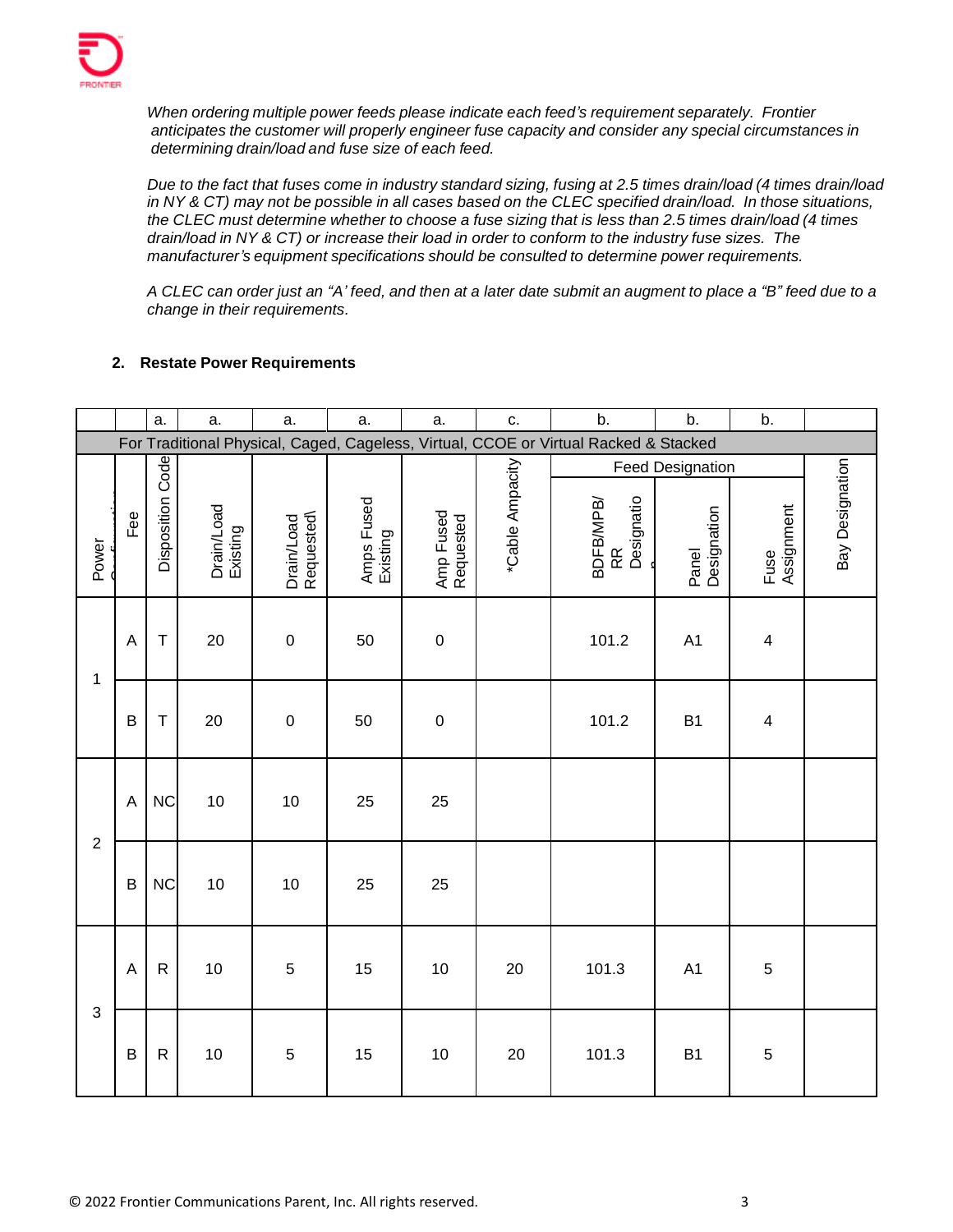

- **A.** Example
	- 1) Required for all power reductions
		- Column Title:

Disposition Code - please indicate "R" for Reduction, "T" for Termination of existing feed and "NC" no changes required for existing feed.

Drain/Load Requested Amps Fused Requested Drain/Load Existing Amps Fused Existing

2) Applies where CLEC requested todecrease load or fuse amounts for a fuse or drain reduction or afeed termination

Column Title: BDFB/MPB/RR Designation Panel Designation Fuse Assignment

- 3) Applies where a CLEC requested a decrease in load or fuse amounts for aretained feed only. \*Cable Ampacity (Ultimate load capacity for agiven feed.)
- **3.** *A joint survey may be required to identify applicable power feeds. Joint coordination will be required for changes in power cabling and fuse size requirements. In order to power down equipment the CLEC must schedule the work with Frontier. The CLEC/Vendor cannot remove its physically collocated equipmentuntil Frontier has removed the associated DC power fuses (powered down equipment).*

The number of feeds, amps drain per feed and fused capacity per feed must be provided, even if a change is *not being requested in order to insure that the total drain requirements are noted. Use separate lines for each feed.*

- **A.** Examples
	- 1) Power Reduction 1: *CLEC terminating existing g feed. The customer eliminating 1 "A" feed, originally ordered with 20 amps drain/load, feed fused at 50 amps; and 1 "B" feed, with 20 amps drain/load, feed fused at 50 amps.*
	- 2) Power Reduction 2: *The customer restates existing feed requirements for a feed it does not wish to materially change. This is required in order for Frontier to ascertain the remaining power requirements for the entire arrangement. In this example, the CLEC restates that it is retaining an existing feed with 10 amps drain/load, 25 amps fused for both the A & B feeds.*
	- 3) Power Reduction 3: *The customer is reducing existing A & B feeds from 10 amps drain/load, 15 amps fused to 5 amps drain/load, 10 amps fused.*
- **4.** *Power configurations be designated to the correct Bay for SCOPE, Cageless, CCOE or Virtual Racked &*  Stacked. For Physical, Caged and Virtual (if not racked and stacked) if more than 3 power feeds are required *subsequentbay sections must be used.*

*A total fused amount cannot exceed 2.5 times drain/load, (4 times drain/load in NY & CT). The total drain/load per feed must be expressed in whole numbers and not fractions. Additionally,the fused capacity must be expressed in industry standard fuse sizes available at the Battery Distribution Fuse Bay (BDFB) and Main Power Board (MFP).*

- **5.** *Enter the total equipment drain/load existing in amps for the entire arrangement.*
- **6.** *Enter the total equipment drain/load retained in amps for the entire arrangement.*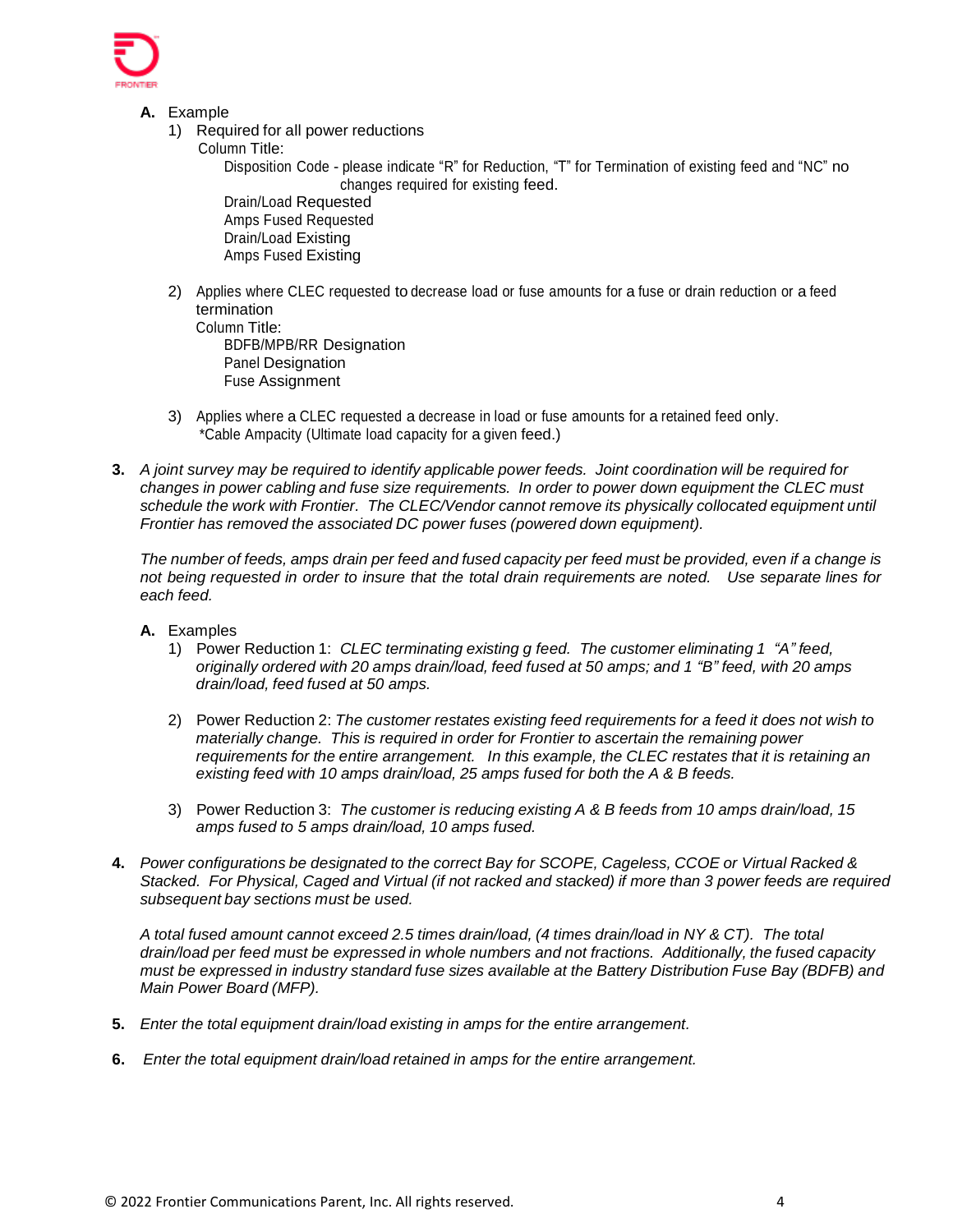

**Section VI:** Remarks

**1.** *This field is to be populated with additional information that your Company would like to convey to Frontier.*

**Please submit this application and all supporting documentation to E-mail address: [WVCollocation@ftr.com](mailto:WVCollocation@ftr.com)**

**Please submit all application fees to:**

**Frontier – Special Billing Project P.O. Box 639406 Cincinnati, OH 45263-9406**

**NOTE: Failure to provide all requested information and associated documentation may result in delays in the processing of this application.**

#### **Collocation Notice of Termination/Reduction Application – Instructions for Attachments**

**Attachment A – VG 2W/4W** – can only be ordered out of the state tariffs

- **1) CFA Disposition (Returned/Retained)** *For CFA reductions, will always be "Returned". Remaining inventory should be listed as "Retained".*
- **2) Total Inventory Returned** *Gross number of inventory returned*
- **3) CLEC's Equipment Name** *(not required for physical***)** *For Virtual arrangements "only". Identifies the manufacture'sname of equipment installed.*
- **4) Circuit Type** *2w or 4w to differentiatebetween 2-wire and 4-wire voice grade pairs*
- **5) Common Area POT Bay or CLEC's Equipment Location 5a) Line-Up Bay & Panel or Relay/Rack & Shelf 5b) Port or Vertical & Block** *For Physical arrangements, the line-up bay & panel, vertical & block at the KRONE POT bay termination end of the EPA/CP in the common area.*

*For* Virtual arrangements, this field represents the location of the CLEC's equipment placed in *Frontier's space and is expressed as relay rack, shelf, and port.*

**6) Port/Jack**

*Identifies the specific terminal or jack or groups of terminals and jacks where the EPA/CP appear.*

**7) FID – Frontier South EPA only**

*Always designated as PORT*

**8) ACNA or AECN – Frontier South EPA only** *This field contains the 3 character CLEC Access Carrier Name Abbreviation*

#### **9) System – Frontier South only**

© 2022 Frontier Communications Parent, Inc. All rights reserved. 5 *Designating a particular piece of CLEC equipment. For Virtual arrangements the range is*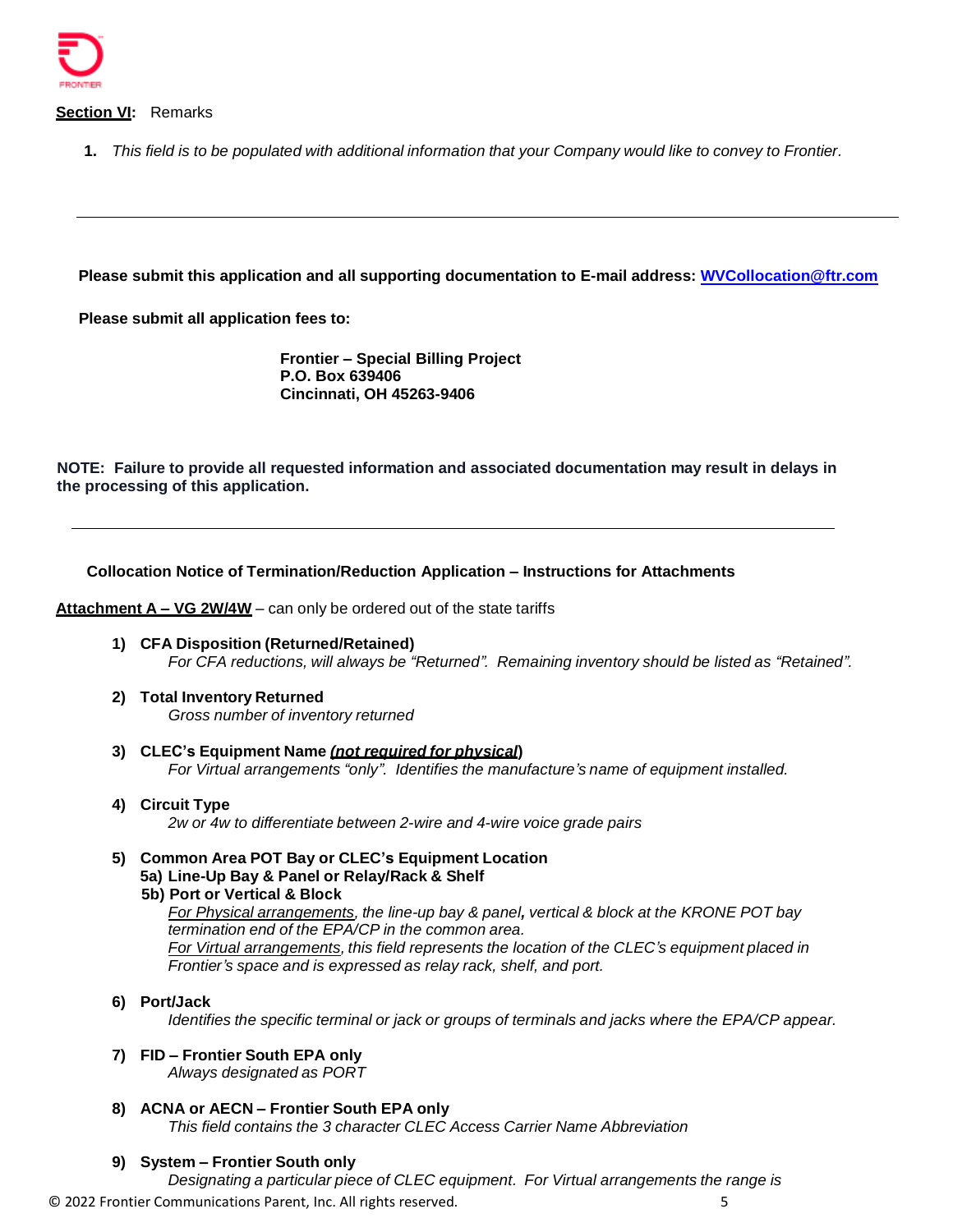

*00 – 49 and for Physical arrangements the range is 50 – 99.*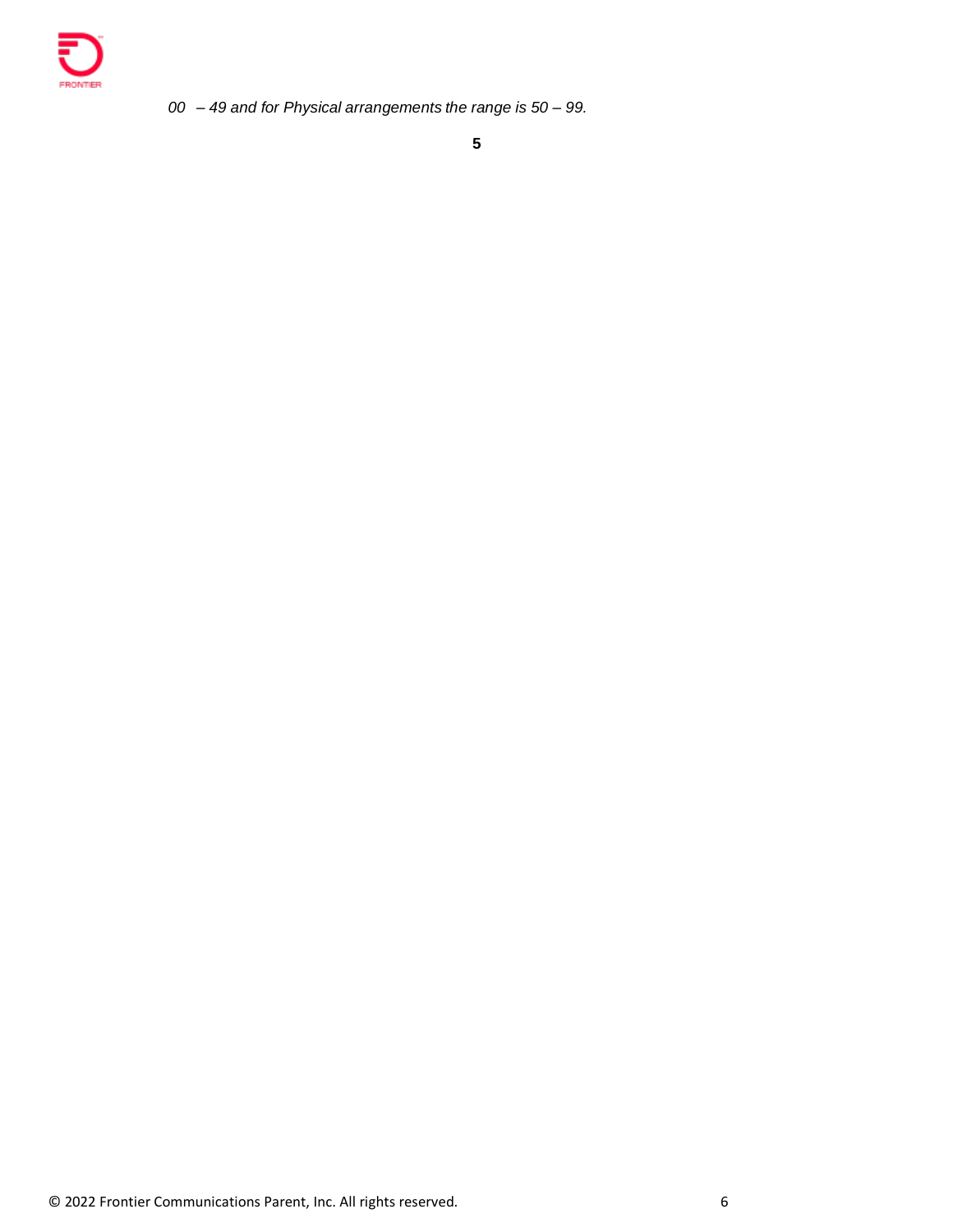

#### **10) Cable ID/Shelf Number**

*This column designates the shelf number of the equipment (a one numeric field with a valid range of 1-9)*

**or**

*Identifies the 5-character alpha –numeric cable identification name.*

**or**

*The 6 character ACNA/CCNA-numeric cable identification name*

#### **11) Pair Range/Port Range**

Identifies the particular range of Ports on a given shelf. Valid inventory ranges are 1 – 96 or 1 – 100. **or**

*CLEC cables, identifies the particular range of pairs within the CLEC's provided cable ID.*

**Note:** CLEC's returning terminations must retain an inventory in the minimum billing increment of 100. These inventories must remain contiguous and number in standard inventory counts of 1-100, 101-200, 201-300, etc.

#### **Attachment B – DS1/DS3/Fiber**

- **1) CFA Disposition (Returned/Retained)** *For CFA reductions, will always be "Returned". Remaining inventory should be listed as "Retained"*
- **2) Total Inventory Returned** *Gross number of inventory returned.*
- **3) CLEC's Equipment Name** *(not required for physical***)** *For Virtual arrangements "only". Identifies the manufacture'sname of equipment installed.*
- **4) Circuit Type** *Identified as DS1, DS3 or LGX* **or**

*Identified as DS1, DS3 or OSX*

**5) Common Area POT Bay or DSX/OSX or CLEC's Equipment Location 5a) Line-Up Bay & Panel or Relay/Rack & Shelf**

#### **5b) Port or Vertical & Block**

*For Physical arrangements, the line-up bay & panel in the common area For* Virtual arrangements, this field represents the location of the CLEC's equipment placed in *Frontier's space and is expressed as relay rack and shelf.*

#### **6) Port/Jack**

*Identifies the specific terminal or jack or groups of terminals and jacks where the hi-cap terminations appear.*

#### **7) FAC DES/CABLE ID**

*Identifies the span facility designation*

**or**

*Identifies the assigned CLEC cable ID*

#### **8) FAC TYPE/DETAIL**

*Identifies the span facility type: T1S, T3S or FHS*

**or**

*Identifies the cable facility detail: T1, T3 or COAX*

#### **9) Line/Unit**

*Identifies CFA unit or unit range to be returned*

#### **10) Terminal A**

*Identifies the low alpha-numeric end of the span or carrier facility*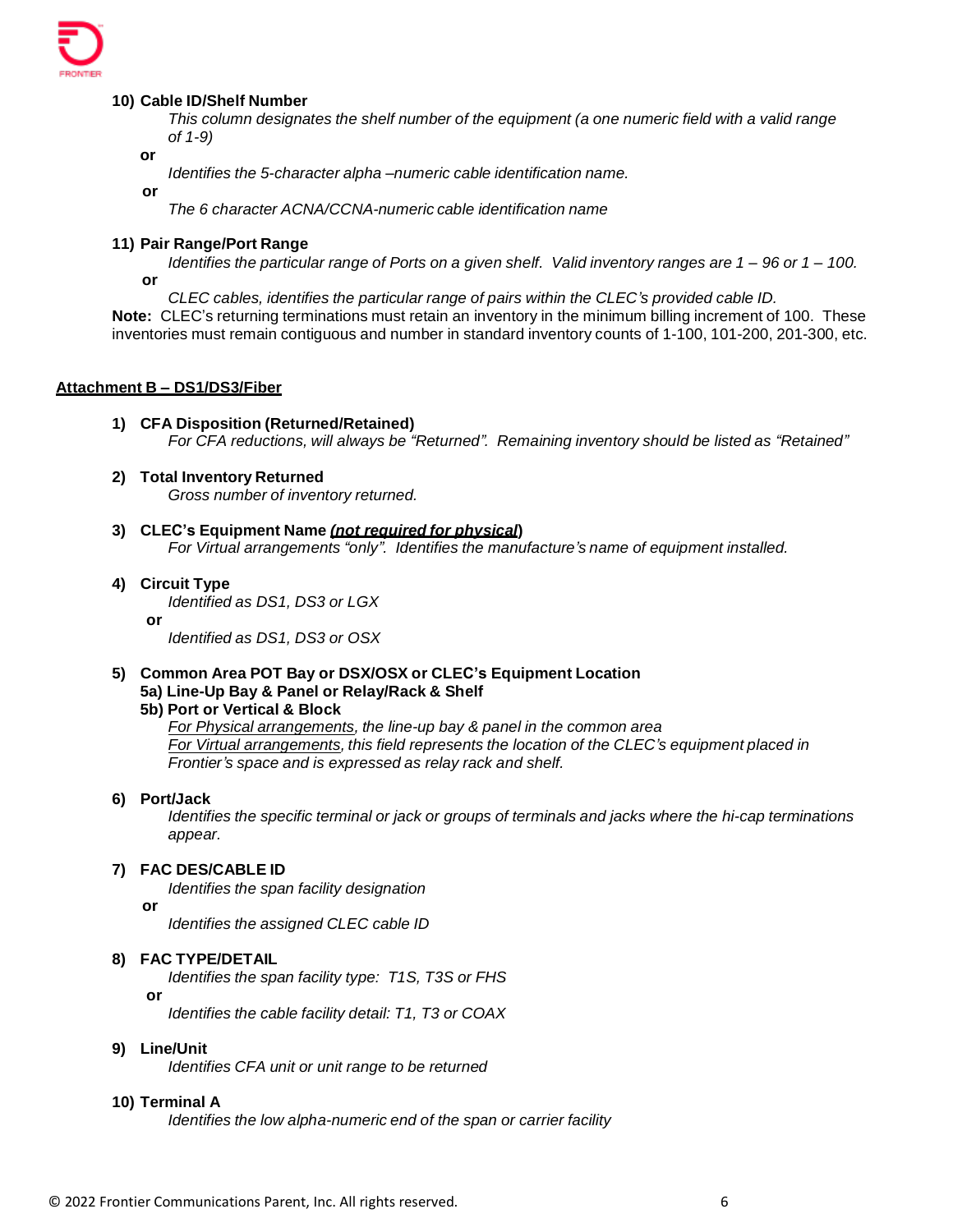

**11) Terminal Z**

*Identifies the high alpha-numericend of the span or carrier facility*

**Note:** DS1: CLEC's returning terminations must retain an inventory in the minimum billing increment of twenty eight (28). These inventories must remain contiguous and number in standard counts of 1-28, 29-56, 57-84, etc.

DS3: These inventories must remain contiguous and begin with the existing count.

Fiber: CLEC's returning terminations must retain an inventory in the minimum billing increment of twelve (12). These inventories must remain contiguous and number in standard counts of 1-12, 13-24, 25-36, etc

# **Attachment C – Line Sharing**

- **1) CFA Disposition (Returned/Retained)** *For CFA reductions, will always be "Returned". Remaining inventory should be listed as "Retained".*
- **2) Total Inventory Returned** *Gross number of inventory returned*
- **3) Line Sharing Option (A or C)**

*Option A: Line sharing option where POTS splitter is located within the CLEC's collocation arrangement Option C: Line sharing option where the POTS splitter is installed in Frontier space*

**4) Circuit Type Option A Only (POT or Line)**

*Designates if the cabling between the POT Bay and Frontier's MDF (Main Distribution Frame) is for the POT (Voice In) or the Line (Voice and Data Out) of the CLEC's splitter.*

# **5) POT Bay/Panel or CLEC's Equipment Location (Virtual)**

#### **Line-up Bay & Panel or Relay Rack & Shelf**

*For Physical arrangements - the line-up bay & panel, vertical & block at the KRONE POT bay termination end of the splitter CFA in the common area. For Virtual arrangements - this field represents the location of the CLEC's equipmentplaced in Frontier's space and is expressed as relay rack, shelf or port.*

**6) PORT/JACK**

*Identifies the specific terminal or jack or groups of terminals and jacks where the splitter CFA appears*

# **\*\*\*\*\* Splitter CFA (For Line Sharing) \*\*\*\*\***

**7) FID (SPLT)**

*Valid entry = SPLT*

# **8) ACNA (AAA) / Splitter ID (AAAAAA)**

*This field contains the 3 character CLEC Access Carrier Name Abbreviation*

**or** *See Note 1*

#### **9) BAY (NNN) / Splitter ID (AAAAAA)**

*Represents the first bay of CLEC splitters with option "C" range of options 001-899. For option "A", it is a pseudo bay number with valid range of 900-999*

**or**

*See Note 1*